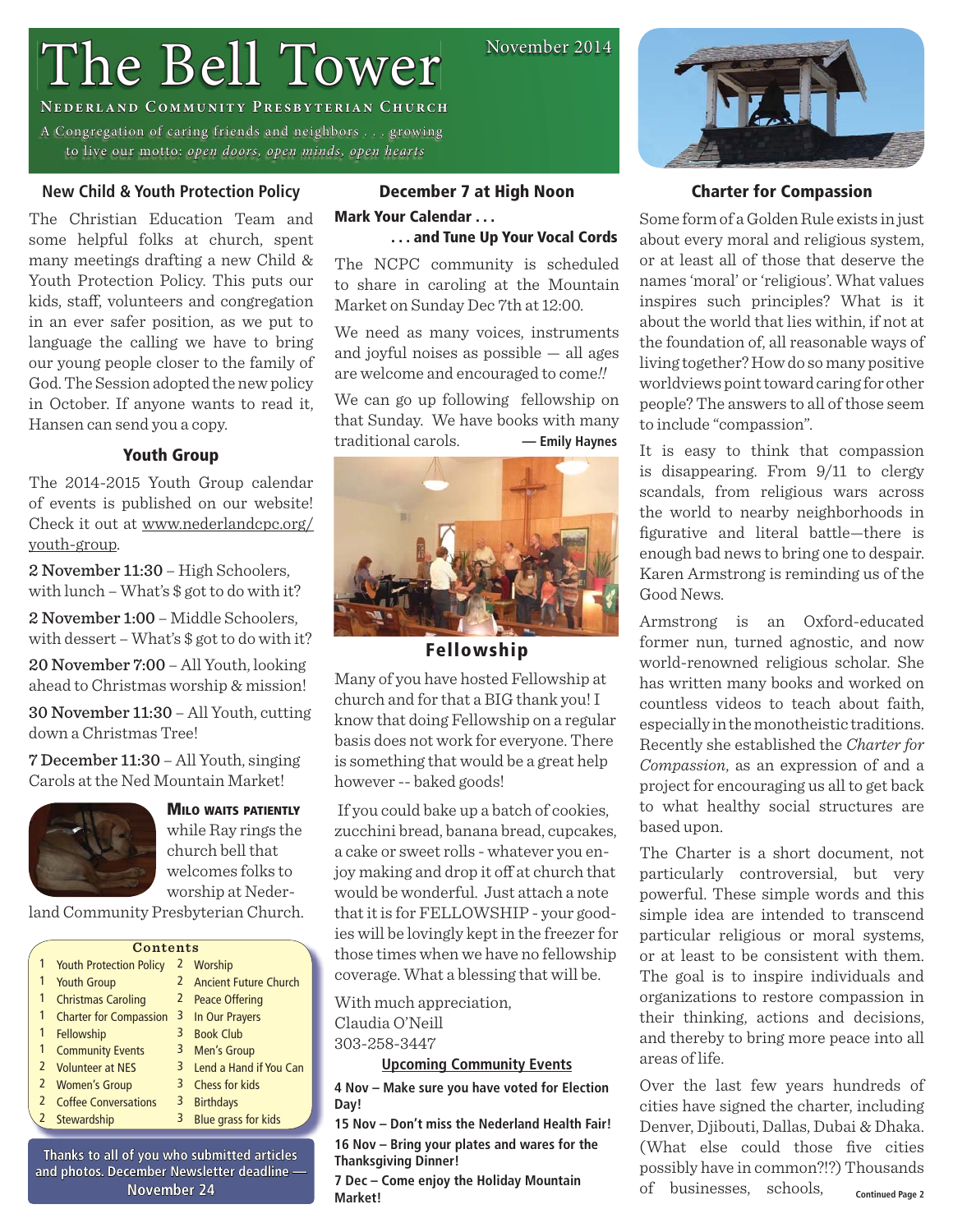## **Volunteer Opportunity**

The Nederland Elementary school is always looking for volunteers. Do you have an extra hour a week to donate to the office staff or to s specific classroom? Call NES to find out about volunteer opportunities at 720-561- 4800. It takes a whole village to raise a child!

**Women's Group** meets the first Sunday of each month at 4 pm. All women are welcome, whether you want to share a drink or just some laughs with new church friends!

## **Coffee and Conversation**

Every Thursday, 9 am, at *The Train Cars* back room, everyone is invited for coffee and conversation about life, faith, church and everything in between.

## **Worship**

The next worship series, before we reach Advent, is *Praying Through Controversy*. We are going to investigate four of the biggest conflicts in church life, not in order to find a solution or claim that God lands on one side or the other; but instead, by raising the issues of Science & Faith, Politics, Money, and the Book of Revelation, our goal is to practice *grace in controversy*. How could it help our hearts and shape the world more peacefully, to get to know some folks on opposite sides? What would happen if we learned better how to listen to each other? How would our lives change, with more trust in God? What if we looked in odd places for inspiration to really do God's will?

# **Daniel Herman Christmas CD!!!** On Sale 30 November! This is going to be<br>your best stocking stuffer of the season! your best stocking stuff er of the season!

*It's that time of year again when the Session of Nederland Community Presbyterian Church asks its friends and members to take a look at how they might serve this little church that is at the heart of our mountain community.*

*Please do the Session a big favor; return your Pledge Form and your Survey of Time and Talents promptly. The Session and Committee chairs depend on this information to develop the 2015 church budget and for planning next year's programs.*

*You know, it's not easy asking folks to donate their time and their money. Don't believe it? Then live dangerously; talk to Wes, Michael or the Session and sign up to lead next year's Stewardship Program.*

#### **Stewardship at** *Y/Our* **Church**

**Dear Friend or Member of our mountain Community Presbyterian Church in Nederland,**

**Stewardship letters usually begin the words of praise for the glory of giving, with some verses from the Bible included to remind people that this is a holy cause. Giving truly is an important part of a spiritual**  life, and certainly the lessons of the prophets and of Jesus speak clearly about it. Those of you who've been **around churches for very long know this well.**

**We write now to remind you of the unique place our mountain church has in the life of our community. We urge you to remember that our church family can only exist if enough of us make pledges to support who**  we are and what we do. Pledged giving enables the Session to plan our budget. The Time and Talent sheets **enable our leadership teams to reach out to include opportunities for all members to participate in the life of our church.**

**For 100 years now, Nederland Community Presbyterian Church has been the voice of thoughtful community life in our area. We've been a place people come to be cared for in maintaining a healthy sense of priorities, a place we continue to grow our abilities in being patient and caring in our relationships with others. Lately, in addition to supporting the Food Pantry, we have served the community with the Summer Socks & Sandwiches program. We hosted groups of young people to do mission work in our town. And**  within our sanctuary walls, worship has been filled with a spirit of God and many community groups have flourished.

**As well, our church family spent two years planning and searching for a pastor who would lead us in the directions we want to go. We shared our hopes and dreams with each other, and by the grace of God we found a pastor who shares our vision. Now it's up to us to provide the support with our pledges and our time, to keep putting those dreams into action.**

**Please begin thinking prayerfully, progressively, and proportionally about your giving. Our stewardship campaign is quiet and it is short. It is based on good faith and on respect for your judgment. We will be celebrating our giving on Stewardship Sunday, November 16 this year, and it would be most helpful if you could make your commitment to NCPC by that date.**

**We have shown ourselves to be a generous people. May you continue to participate in that rich tradition and reap the rewards that come from managing your resources in a way that contributes to your own good and to the good of the community that nourishes and supports you.**

**With blessings to you and to those you care about,**

 $\leq$  limite.

**Wes Stiefer and Michael O'Neill On behalf of the Session**

Through 10/31/14: Income \$59,561, Budgeted Income \$63,647 Expenses \$86,027, Budgeted Expenses \$86,054

#### **Compassion Continued from Page 1**

and non-profits have joined on as Compassionate Partners. Of course, thousands more churches, synagogues, mosques, humanist groups, and other religio-ethical communities of all sorts have promoted the movement. I was the 109,722nd person to sign on,† but Desmond Tutu, Queen Noor, Mohammad Ali, His Holiness the Dalai Lama, Meg Ryan and Quincy Jones were there first. (Again, what could any of those people possibly have in common, but a commitment to a better world?)

I invite you all to visit the website to read the Charter in whole. (charterforcompassion.org/the-charter) How might more compassion affect your own life? How might it transform this congregation? How might a concerted effort toward compassion draw our families and towns toward more peace? **— Hansen**

<sup>†</sup> Up to 109,825 signators at press time! Will you *be below 110,000?* 



## **The Ancient Future Church**

**COMING UP 14-15 NOVEMBER** one of the world's experts on being Church, will be at Highlands Camp in Allenspark. We are blessed to have the fabulous speaker, *Rodger Nishioka*, teaching a retreat for Colorado congregational leaders. He will be using the book of Acts to address some of the difficult cultural changes that are affecting church today. NCPC wants to offer this for as many people as can go, so we are reducing the price for commuters to \$20 for the Fri-Sat event. Please see Hansen for more information, or to sign up!

## **Peacemaking Offering**

Thanks to everyone who gave to the Peacemaking Offering in October! We collected \$120! Half of that goes to one of our denominations international peacemaking initiatives, and half goes toward our own local efforts to make Nederland a more peaceful community.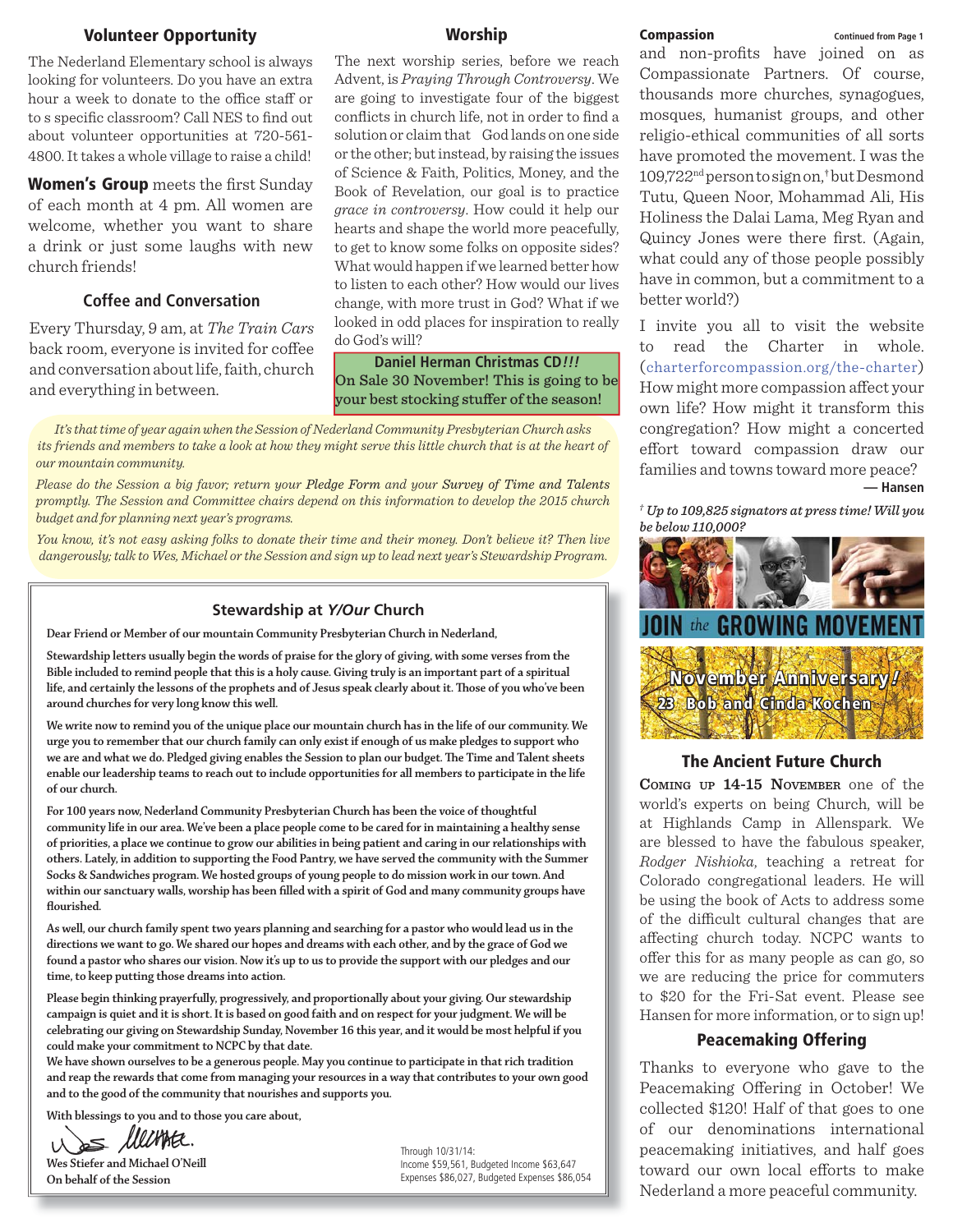Violet Aandres and Rich Deubel; Judy Anderson; Nick Kassera and family; Dave Felkley; Atashnaa Medicine Shield; Karen Moss; Miles Pancoast and family; Rhonda Skeie and



I

her brother Steve Holland; Bob Kochen; Gail and David Skinner; the Stadele family in the loss of Megan's father; Joye Stanich; Jerry and Margaret Ward; Pam White; love and consideration within the church and denomination; for those who are unable to worship with us regularly; for those serving in the

military; Isaiah and other foster children waiting for a family; for all those caring for aging parents.

# **If You Can . . . Lend a Hand**

On October 13, two Nederland High School seniors, Miles Pancoast and Nick Kassera, were injured in a rollover accident near the Kelly Dahl Campground on Hwy. 119.

Miles sustained serious spinal injuries and was flown by helicopter to St. Anthony's Hospital in Denver. Kassera was taken

by ambulance to St. Anthony's with face and shoulder injuries. Miles has since been moved to Craig Hospital, an internationally known facility for leading



edge treatment of traumatic spinal and brain injuries. Miles is expected to be at Craig for at least 90- days.

### **CHESS & PEAK TO PEAK HEALTHY COMMUNITIES**

Every Wednesday at 5pm a group of kids and adult mentors meet at the Nederland Community Library to play chess. Here is some information that may be useful about chess (but don't share with the kids, they just think it's fun).

Countless researchers and studies have shown over the years that chess does indeed strengthen a child's mental clarity, fortitude,

stability, and overall health. Many schools are now finding chess as an inexpensive but essential way of helping kids



grow mentally. In this technologically driven world, chess helps aid in the synthesis and growth of certain areas in the brain and mind where many children can benefit as they grow older from the game.

Dr. Robert Furgeson, Jr., the Executive Director of the American Chess School has prepared a review of key research studies

Support for both men from Nederland and the Peak to Peak community has been swift and heart-warming.

If you would like to help, donations for both families are being accepted at Brightwood Music, Nederland High School, or can be mailed to: Peak to Peak Healthy Communities Project, PO BOX 668, Nederland, CO 80466. All donations to the PPHCP fund are tax deductible.

Donations for Miles recovery made be made online at: https://www.giveforward.com/ fundraiser/zm46/many-arms-aroundmiles?utm\_source=facebook

For more information or to keep up on this journey please check out the Community Cares Facebook page at https://www. facebook.com/groups/728431973876914/

for the chess in education conference. This review contains many charts and graphs that give detailed explanations and results of numerous studies.

Steve Sawyer, The Oklahoma Scholastic Chess Charter President, compiled *"Chess: A Learning Tool"*, which also gives insights into the benefits of chess on children.

Another interesting article was published in Time Magazine back in 2001 by Evan Levy about chess and learning. He discusses chess in schools.

*Chess is in many ways like life itself. It's all condensed in a playful manner in a game format and it's extremely fascinating because fi rst of all I'm in control of my own destiny, I'm in charge. You have to be responsible for your actions, you make a move, you had better think ahead about what's going to happen, not after it happens, because then it's too late. Chess teaches discipline from a very early age. It teaches you to have a plan and to plan ahead. If you do that, you'll be rewarded; if you break the rules, you will get punished in life and in chess. You need to learn the rules to break the rules.* — Susan Polgar, 4 time World Champion and founder of the Susan Polgar Foundation.

**Book Club** – The next read for the Book Club is *The Snows of Kilimanjaro*, by Ernest Hemingway. Join us on this adventure story, where conflict and self-serving attitudes get in the way of ever summiting the "House of God".

We start on 18 November, and continue each Tuesday at 6:30. We have great conversation and usually a nice after-dinner snack.

## **Men's Group**

*usually* meets the third Sunday at 4 pm, but this month we need to reschedule to 9 November, at Black Sheep Brewing. (This is Jim Steven's garage, 13 Navajo Trail.)

All men are welcome, whether you want to share a beer or help plan our next outreach project.

| outrout proje<br>Hmmare these guys<br>dancing for your birthday<br>or are they headin' to<br>Jim's garage? |                                       |                            |                 |                      |  |  |  |
|------------------------------------------------------------------------------------------------------------|---------------------------------------|----------------------------|-----------------|----------------------|--|--|--|
|                                                                                                            |                                       | <b>November Birthdays!</b> |                 |                      |  |  |  |
|                                                                                                            | 1                                     | <b>Mary Commers</b>        | 17              | Cinda Kochen         |  |  |  |
|                                                                                                            | $\overline{2}$                        | <b>Rosalie Bargmann</b>    | 24              | <b>Floy Walber</b>   |  |  |  |
|                                                                                                            | $\overline{2}$                        | <b>Esther Rings</b>        | 25              | <b>Dan Harrison</b>  |  |  |  |
|                                                                                                            | 5                                     | <b>Charlene Morrision</b>  | 25              | Janice Rundle        |  |  |  |
|                                                                                                            | 5                                     | <b>Debbie Stevens</b>      | 26              | <b>Eleanor Busch</b> |  |  |  |
|                                                                                                            | 6                                     | Dave Blanchard             | 27              | <b>Pat Ennor</b>     |  |  |  |
|                                                                                                            | 9                                     | Hayden Hardt-Zeman         | 30 <sup>°</sup> | <b>Charlie Allen</b> |  |  |  |
|                                                                                                            | 10 <sup>°</sup>                       | <b>Russ Peterson</b>       | 30              | <b>Mark Haynes</b>   |  |  |  |
|                                                                                                            | 11                                    | Kathleen Henningson        |                 |                      |  |  |  |
|                                                                                                            | Did we miss your birthday? Tell Gary. |                            |                 |                      |  |  |  |

Peak to Peak Healthy Communities Project sponsors two kids events each week. For more information about the chess club please contact Barbara Hardt at 303-810- 5409 or publisher@themountainear.com

## **Pickin' in the Peaks**

NCPC has hosted the Pickin' in the Peaks Camp for two years now. After the 2013 camp a group of parents organized a weekly pick for the kids to get together and play.

Each week the group continues to meet during the school year at 5:30pm at Kathmandu (minus holiday weeks).

After the 2014 Pickin in the Peaks camp a new idea was born. The Colorado Bluegrass Music Society offered to sponsor a group of kids that would play at local **Continued next page**